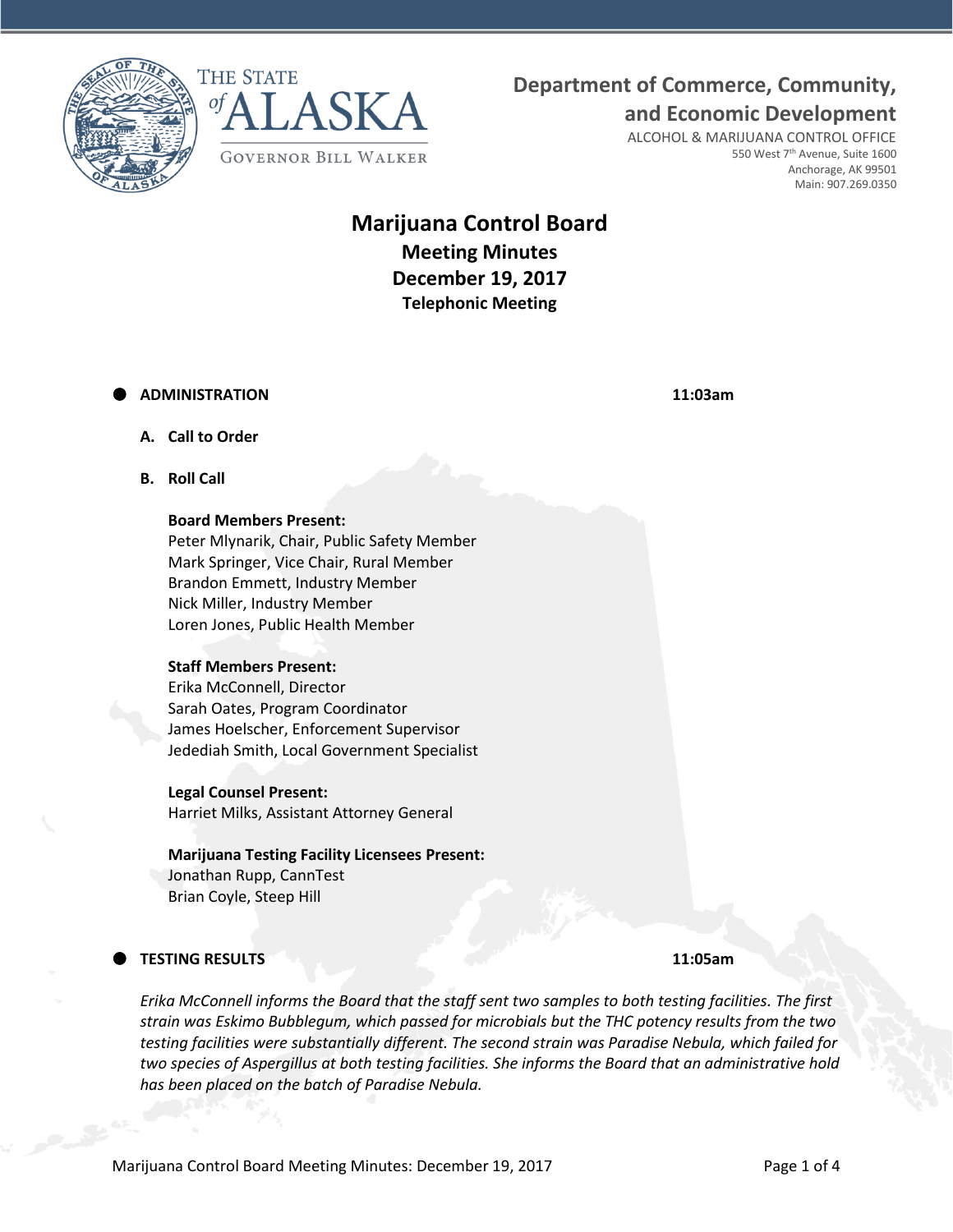*Mark Springer joins the meeting at 11:06am.*

*James Hoelscher informs the Board that the investigators purchased the samples from two different retail stores, had the retail stores grind the marijuana flower at the store, and then divide them equally by weight into two separate bags.*

*Erika McConnell informs the Board that she has reached out to the DEC environmental health lab, as well as both licensed marijuana testing facilities, and all parties have agreed to an audit of the marijuana testing facilities by the DEC environmental health lab.*

*Brandon Emmett states that he would like to hear from each testing facility to see if they have ideas as to why there are discrepancies in testing results.*

*Jonathan Rupp, CannTest, states that he believes the issue may be with the ways in which things are reported.*

*Brian Coyle, Steep Hill, states that he agrees with the suggestion that there be standardization for reporting. He adds that both facilities now report for the dry weight of the sample.*

*Erika McConnell informs the Board that both of the samples were taken from batches that had originally been tested by CannTest.*

*Brandon Emmett states that one of the first issues for the testing working group would be to determine standardized reporting procedures for the testing facilities.*

*James Hoelscher and Erika McConnell ask for clarification regarding how moisture content is determined and what it means.*

*Jonathan Rupp clarifies that the moisture content reported is equal to the amount of moisture that is lost during the drying process by the testing facility.*

*Peter Mlynarik states that he knows that there is a testing committee, but the Board needs to determine what it should do now to address this issue.*

*Brandon Emmett states that he does not believe that the idea of closing businesses should be on the table, but that the Board needs to be assured that there is consistency in testing and that product manufacturers are homogenizing the THC in their products. He suggests that the best thing would be for the Board to put out a notice to the public that there may be some variance in the THC reporting between the testing facilities, and that the State is working on a solution to more-closely define how these facilities operate.*

*James Hoelscher informs the Board that both testing facilities have passed the Emerald testing for proficiency. He adds that he believes the Board needs to focus on the methodology of sample preparation before it gets to the machine.*

*Brandon Emmett states that he believes the staff and committee could quickly come up with some standardized methods for sample preparation and reporting. He adds that there needs to be discussion about what's reported on the labels, like a range or maximum potential of THC.*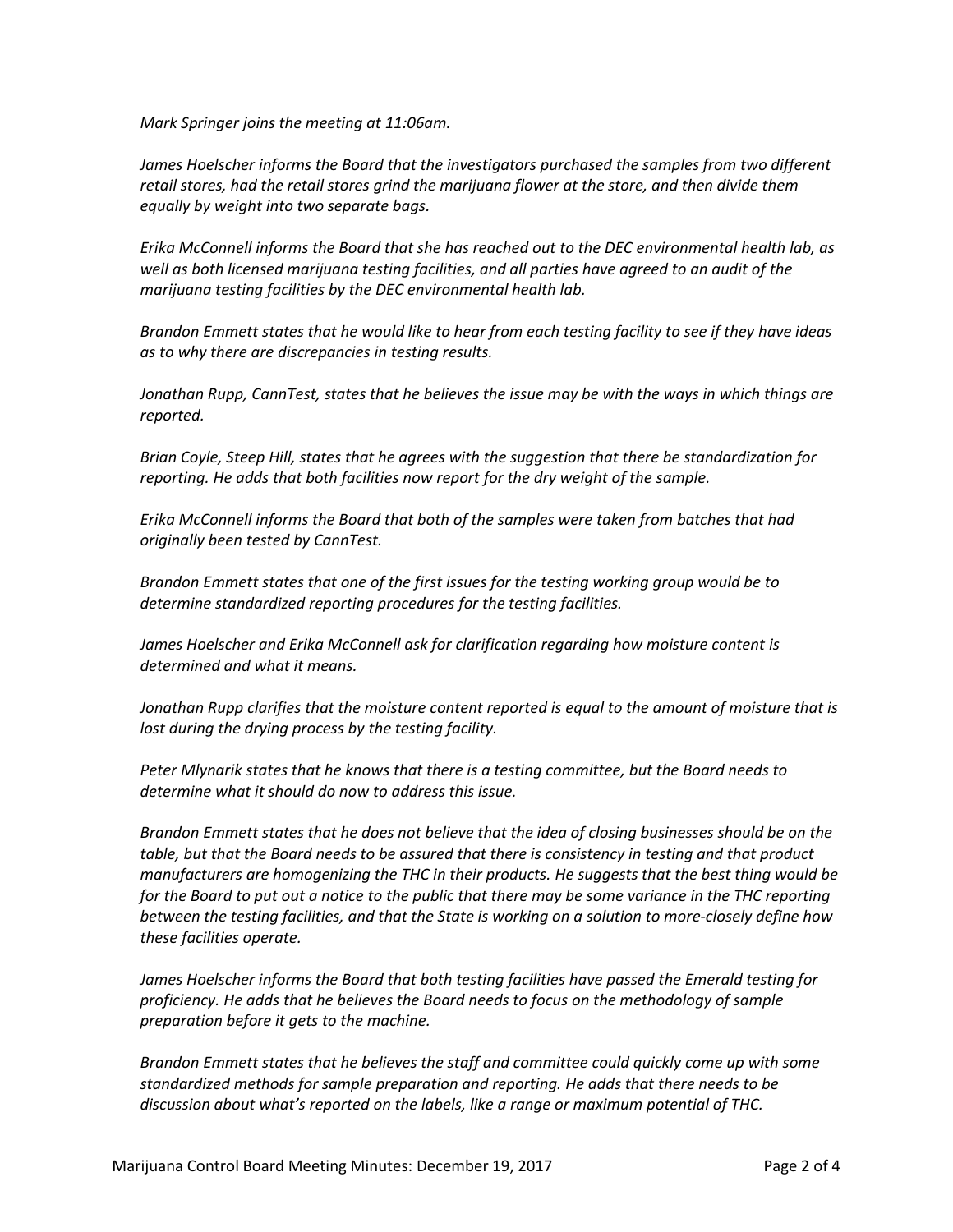*Peter Mlynarik states that 3 AAC 306.645(b)(1)(B)(iii) already lists a very clear range of acceptable test results for potency.*

*Brandon Emmett states that something else that should be assessed is how the THC is being supplied for marijuana products (eg: through butter or concentrate).*

*Mark Springer states that the Board may want to reopen the labeling regulations, as it may be helpful to the consumer to know exactly what the THC ingredient is, as well as the tested THC content of the concentrate or THC ingredient that is included in the product.*

*Brandon Emmett states that there has not been an uptick in the number of reported overdoses of THC from consumption of marijuana products.*

*Nick Miller asked if the muffins that were sent to the testing facilities were just cut in half, or if they were also mixed before sending to the testing facilities.*

*Erika McConnell stated that the muffins were just cut in half and sent to the testing facilities.*

*Nick Miller requests that the edible tests be redone with sample preparation by enforcement done consistent with how the marijuana flower was prepared before being sent to the testing facilities.*

*Peter Mlynarik states that at the very least, he feels like there should be some public notice that there is inconsistency in testing results.*

*Harriet Milks suggests that if the Board is contemplating putting out a public notice, that it consider coming up with an outline that accurately reflects what the Board wishes to have in the notice.*

*Peter Mlynarik asks if there is any interest of the Board to put out a notice. No other Board members voice interest.*

*Brandon Emmett states that he would like to discuss the advisory notice that was sent out to the cultivation and testing facilities regarding testing and harvest batches. He states that the Board needs to look at amending the interpretation or amending the regulation.*

*Nick Miller states that he thought that each five-pound batch had to be tested.*

*James Hoelscher states that if harvesting was performed on different days, then each day would have a different harvest batch.*

*Brandon Emmett moves to adopt Chief's Hoelscher's interpretation in the interim until such time that the testing work group can bring forward recommendations to this Board on this issue. Mark Springer seconds the motion. Motion carries unanimously.*

*Nick Miller asks if the director is not allowing for marijuana that has failed for Aspergillus to be sold to manufacturers now.*

*Erika McConnell states that she has been finding information that solvent-based extraction does not kill Aspergillus, and that the inhalation and ingestion of Aspergillus can cause a number of medical conditions, particularly in people who are immunocompromised. She says that she is trying to do*